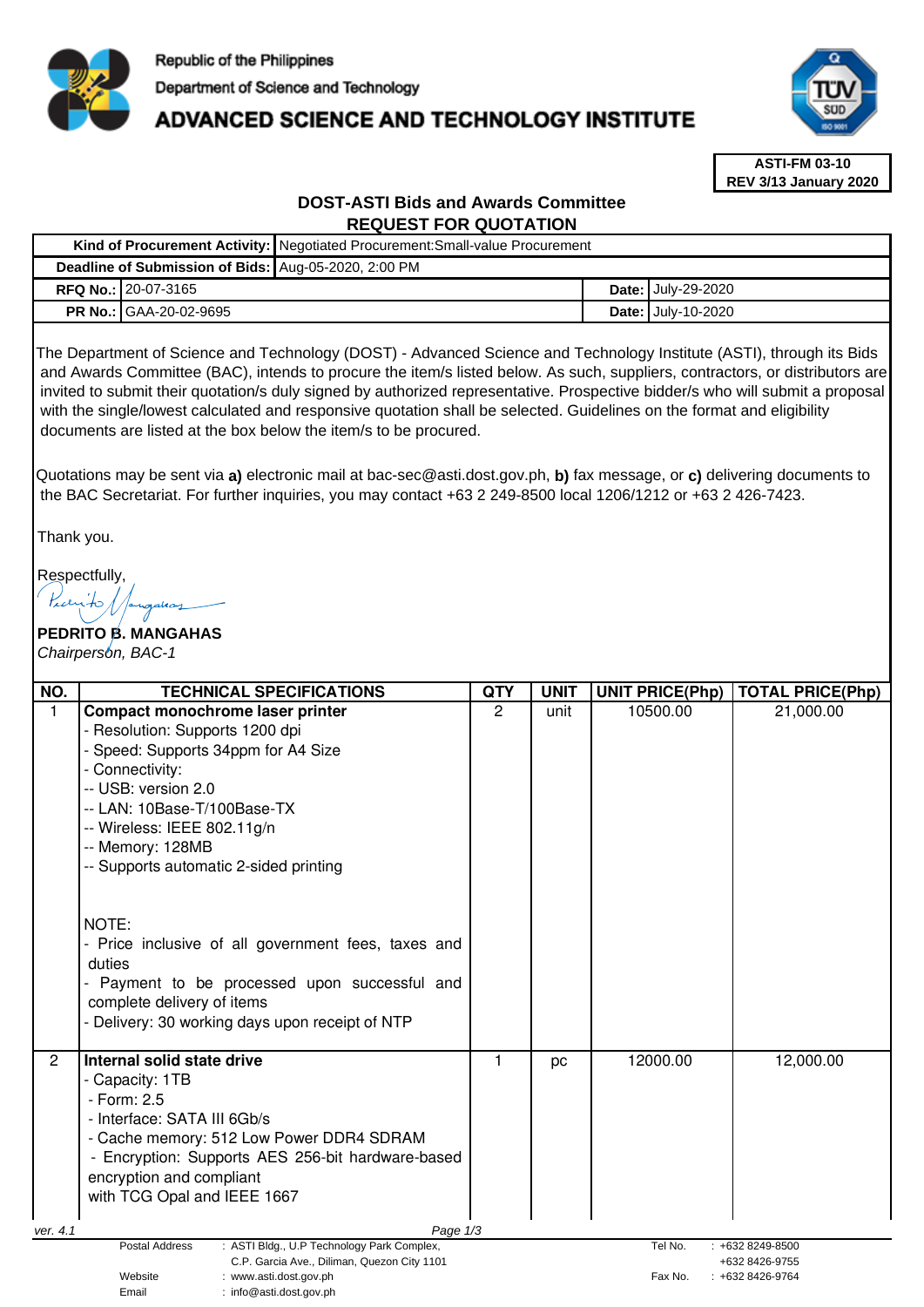|                                                                                                                                                                                                                                                                                                                                       | - Sequential reads: Supports 550MB/s<br>- Sequential writes: Supports 520MB/s<br>- Endurance: 2,400 Terabytes Written (TBW)                                                                                                                                                                                                     |    |    |         |           |  |  |
|---------------------------------------------------------------------------------------------------------------------------------------------------------------------------------------------------------------------------------------------------------------------------------------------------------------------------------------|---------------------------------------------------------------------------------------------------------------------------------------------------------------------------------------------------------------------------------------------------------------------------------------------------------------------------------|----|----|---------|-----------|--|--|
|                                                                                                                                                                                                                                                                                                                                       | NOTE:<br>- Price inclusive of all government fees, taxes and<br>duties<br>- Payment to be processed upon successful and<br>complete delivery of items<br>- Delivery: 30 working days upon receipt of NTP                                                                                                                        |    |    |         |           |  |  |
| 3                                                                                                                                                                                                                                                                                                                                     | <b>Contact Smart cards</b><br>- Supported in OpenSC and OpenSSL<br>- ISO 7816-4 compliant<br>- Common Criteria EAL 5+ certified operating system<br>- Blank and uninitialized<br>- Interface: contact only (not contactless)<br>- Encryption: supports 4096 bit RSA, 521 bit ECC, and<br>256 bit AES<br>- Capacity: 60KB memory | 12 | pc | 1500.00 | 18,000.00 |  |  |
|                                                                                                                                                                                                                                                                                                                                       | NOTE:<br>- Price inclusive of all government fees, taxes and<br>duties<br>- Payment to be processed upon successful and<br>complete delivery of items<br>- Delivery: 30 working days upon receipt of NTP                                                                                                                        |    |    |         |           |  |  |
| 4                                                                                                                                                                                                                                                                                                                                     | <b>Real-time Clock Module</b><br>- Chipset: DS3231<br>- EEPROM: AT24C32<br>- Size: 38mm x 22mm x 14mm<br>- Weight: 8 grams<br>- Operating voltage : 3.3 - 5.5 V<br>- Interface: I2C<br>- Includes battery (CR2032 or LIR2032)                                                                                                   | 5  | ps | 182.00  | 910.00    |  |  |
|                                                                                                                                                                                                                                                                                                                                       | NOTE:<br>- Price inclusive of all government fees, taxes and<br>duties<br>- Payment to be processed upon successful and<br>complete delivery of items<br>- Delivery: 30 working days upon receipt of NTP                                                                                                                        |    |    |         |           |  |  |
|                                                                                                                                                                                                                                                                                                                                       | TOTAL APPROVED BUDGET FOR THE CONTRACT:<br>Php 51,910.00                                                                                                                                                                                                                                                                        |    |    |         |           |  |  |
| <b>GUIDELINES</b>                                                                                                                                                                                                                                                                                                                     |                                                                                                                                                                                                                                                                                                                                 |    |    |         |           |  |  |
| A. Submission of Quotations<br>1. Quotation/s shall include the Request for Quotation and/or the Purchase Request Number as state above;<br>2. Pictures or brand/model names or numbers, if applicable, should be specified in the quotation/s; and<br>3. Quotation/s must be signed by the company's duly authorized representative. |                                                                                                                                                                                                                                                                                                                                 |    |    |         |           |  |  |